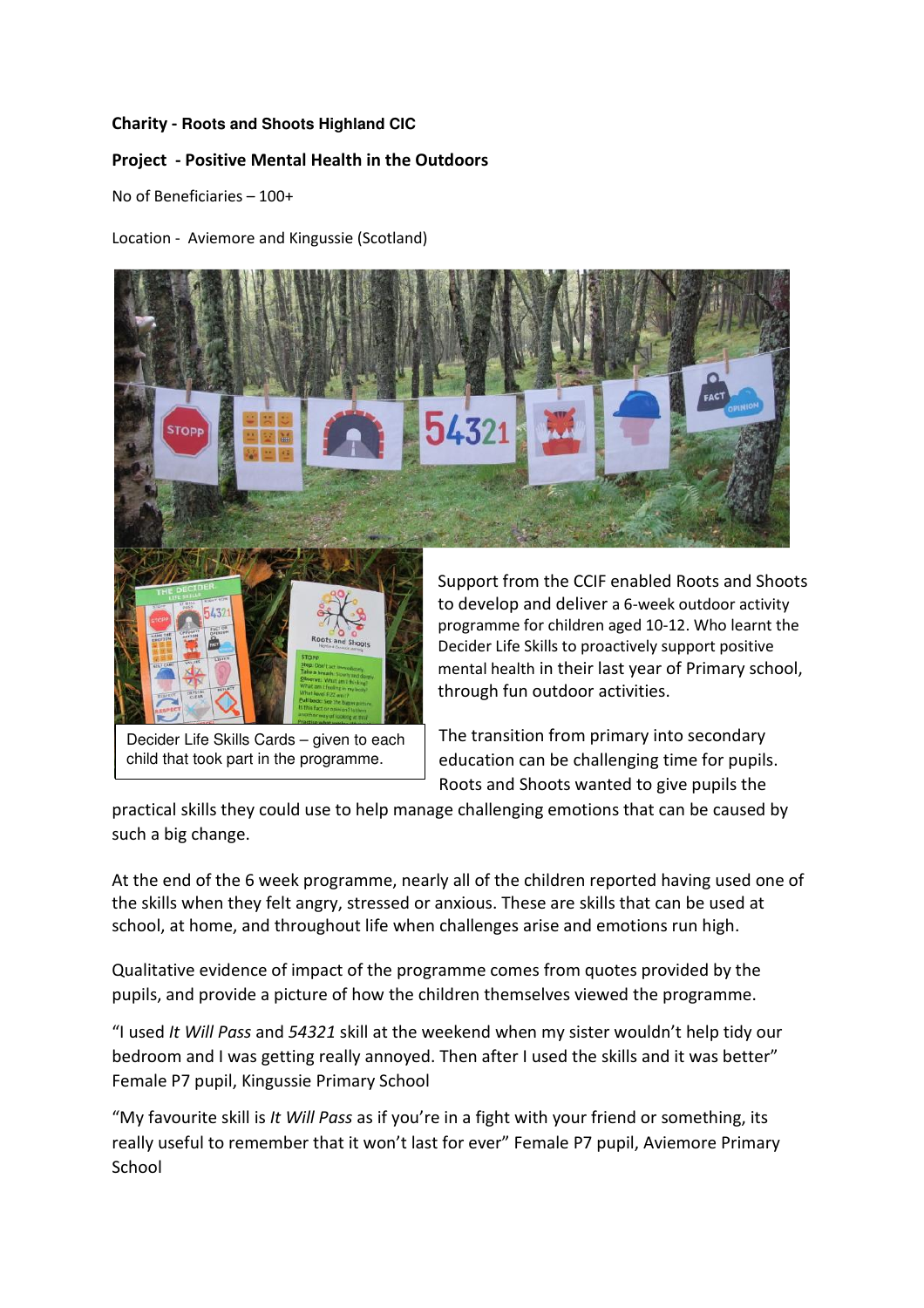Rachel Avery, Roots and Shoots Highland CIC, an outdoor learning social enterprise based in the Highlands.

Support from the CCIF enabled us to develop and deliver outdoor positive mental health programmes for over 100 children in their last year of Primary school, in both Aviemore and Kingussie. We taught pupils the 12 Decider Life Skills, simple skills to help manage strong emotions, through fun outdoor activities. At the end of the 6 week programme, nearly all of the children reported having used one of the skills when they felt angry, or stressed, or anxious.

These are skills that can be used in school, home situations, and can be used throughout life when challenges arise and emotions run high. Now we have developed this programme, we could run it again with different cohorts of pupils to support their transition up to High School. Post Covid-19, health and wellbeing is even more of an issue than ever!

 $\overline{a}$ 



We had our final celebratory Outsider Decider session in the woods with the P6/7 class at Kingussie Primary School today. We shared our experiences of using the Decider Life Skills to help manage our emotions and make better choices - around a campfire (very useful for keeping the midgies at bay, and for roasting marshmallows).

We also hung up our temporary exhibition of slates in the Creag Bheag woods, with writing inspired by our time in nature and the prose of John Muir. This was part of the 'share' challenge of the Discovery Level John Muir Award that everyone achieved over the last couple of months, and we're sure will be enjoyed by dog walkers and others using the path.

A big thanks to London North Eastern Railway for funding the sessions and Pitmain Estate for their support.



Reflecting around a campfire (L), Self care wheel (M),